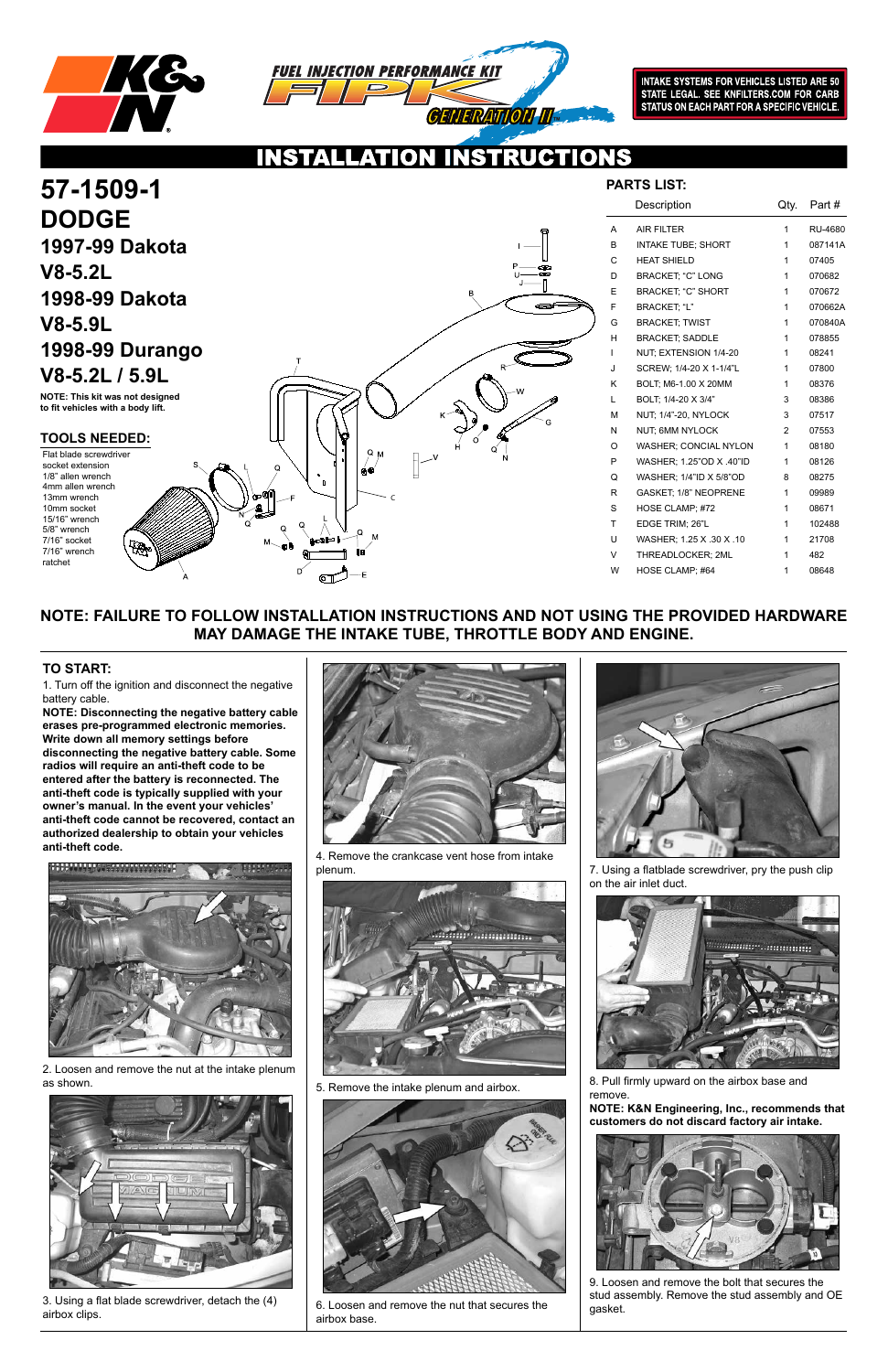## **Continued INSTALLATION INSTRUCTIONS**



10. Install the trim seal onto the heat shield.



11. Dakota models only, loosen and remove the core support bolt.



12a.Dakota models only, using the bolt removed in the previous step, secure the short "C" bracket (070672) to the core support.

**NOTE: Do not tighten completely at this time.**



12b. Durango models only, mount the long "C" bracket (070682) to the existing hole with hardware provided.

**NOTE: Do not tighten completely at this time.**



13. Secure the long "L" bracket (070662) to the airbox mounting stud.

**NOTE: Do not tighten completely at this time.**

14. Mount the heat shield to the long "L" bracket (070662).

**NOTE: Do not tighten completely at this time.**



15a. Dakota models only, mount the heat shield to the short "C" bracket (070672) using the lower hole on the heat shield.

**Note: Do not tighten completely at this time.**



15b. Durango models only, mount the heat shield to the long "C" bracket (070682) using the upper hole in the heat shield.

**Note: Do not tighten completely at this time.**





16. Using one of the provided zip ties, secure the A/C line and heater hose together as shown. **Note: when installing the K&N**® **intake tube, check the two hoses for clearance under the intake tube and adjust for best fit.**



17. Assemble the saddle bracket assembly as shown.

18. Loosen and remove the bolt that retains the fuel rail bracket.



19. Install the saddle bracket assembly using the bolt removed in previous step. **NOTE: Do not tighten completely.**



20. Install the set screw into the threaded hole in the throttle body and tighten.

**NOTE: Apply two drops of thread locker to the throttle body stud. Use only the provided stud; failure to follow the above instructions may damage the intake tube, throttle body and engine.**





21. Install the gasket provided onto the throttle body.



22. Slide the intake tube through the hole in the heat shield as shown.